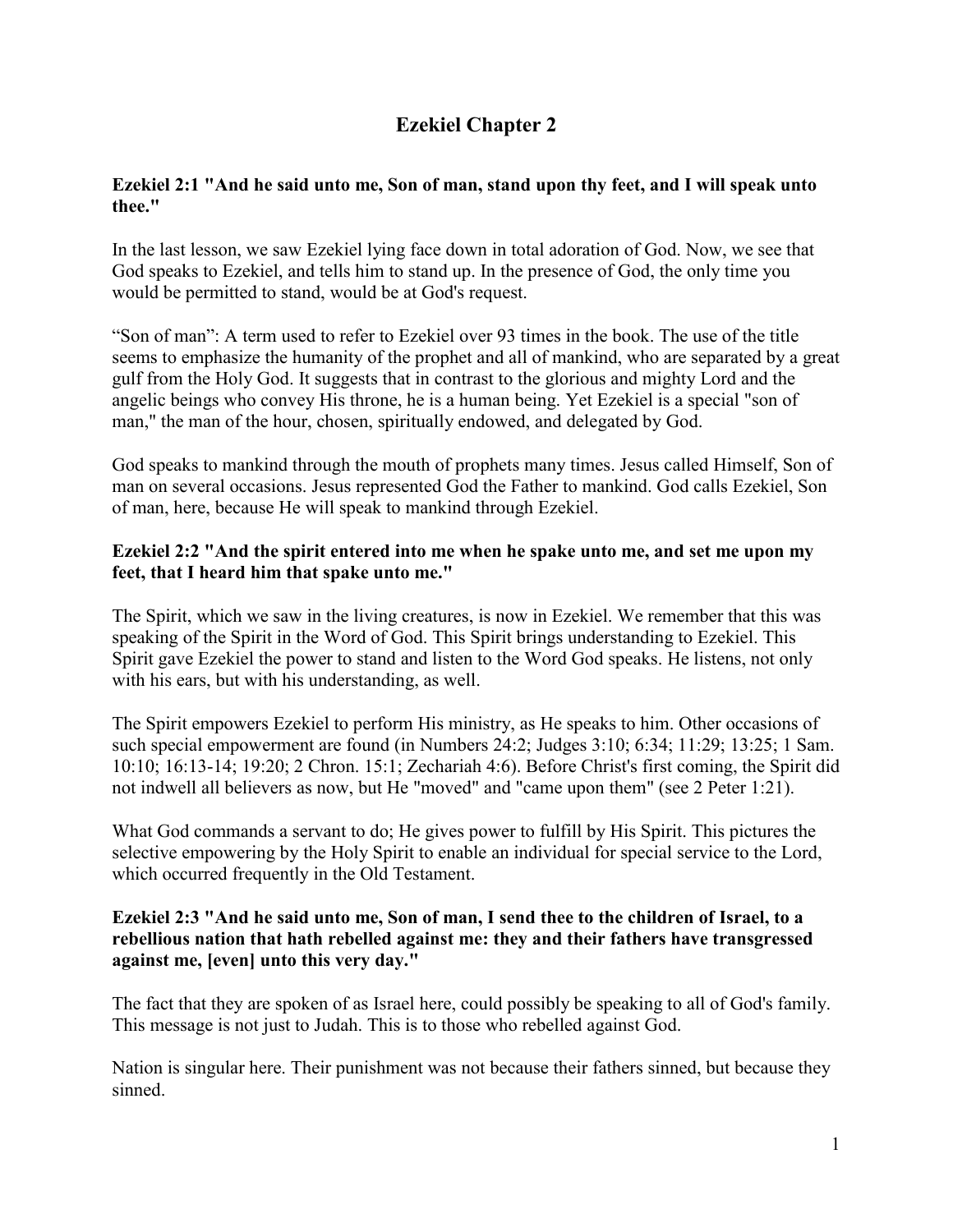Ezekiel's mission was to a rebellious nation. The sobering reality of the Babylonian exile had not yet had its intended effect.

### **Ezekiel 2:4 "For [they are] impudent children and stiffhearted. I do send thee unto them; and thou shalt say unto them, Thus saith the Lord GOD."**

"Impudent", in this particular case means cruel or hard hearted. "Stiffhearted" is a strange word, which means strong, or violent. The condition of our hearts is what we really are. We see then, that these people had a heart far away from God. Because of their evil hearts God tells Ezekiel to say, "Thus saith the Lord GOD".

The Lord God is a title of God used some 217 times in the book, while used elsewhere in the Old Testament only 103 times. The Hebrew expression is Adonai Yahweh. The first word emphasizes God's sovereignty; the second emphasizes His eternal existence and character as the God of covenant, history and ethics.

# **Ezekiel 2:5 "And they, whether they will hear, or whether they will forbear, (for they [are] a rebellious house,) yet shall know that there hath been a prophet among them."**

These people are so hard hearted; they probably will not accept the message that Ezekiel is bringing them. When the prophesy becomes reality, they will know, beyond doubt, they had been warned by a prophet of God. He tells Ezekiel, perhaps they will listen, and perhaps they will not.

In any case the people cannot plead ignorance.

Ezekiel is sent with a message to the children of Israel. Many might treat his message with contempt, yet they should know by the event that a prophet had been sent to them. God will be glorified, and his word made honorable.

#### **Ezekiel 2:6 "And thou, son of man, be not afraid of them, neither be afraid of their words, though briers and thorns [be] with thee, and thou dost dwell among scorpions: be not afraid of their words, nor be dismayed at their looks, though they [be] a rebellious house."**

Be not afraid is spoken three times to Ezekiel to encourage him to fulfill God's mission.

Briars, thorns, scorpions are figures of speech God used to describe the people of Judah whose obstinate rejection of His Word was like the barbs of thorns and stings of scorpions to Ezekiel. The wicked were often so called (in 2 Samuel 23:6; Song of Solomon 2:2; and Isaiah 9:18).

Many times, prophets of God are in the midst of people who do not believe. This was exactly the way it was with Ezekiel. They will say ugly things to Ezekiel, but he is not to fear them. They may threaten him, but God has a hedge around him, and they cannot harm him. It appears that even their looks were filled with hate.

Those who will do anything to purpose in the service of God, must not fear men. Wicked men are as briers and thorns; but they are nigh unto cursing, and their end is to be burned.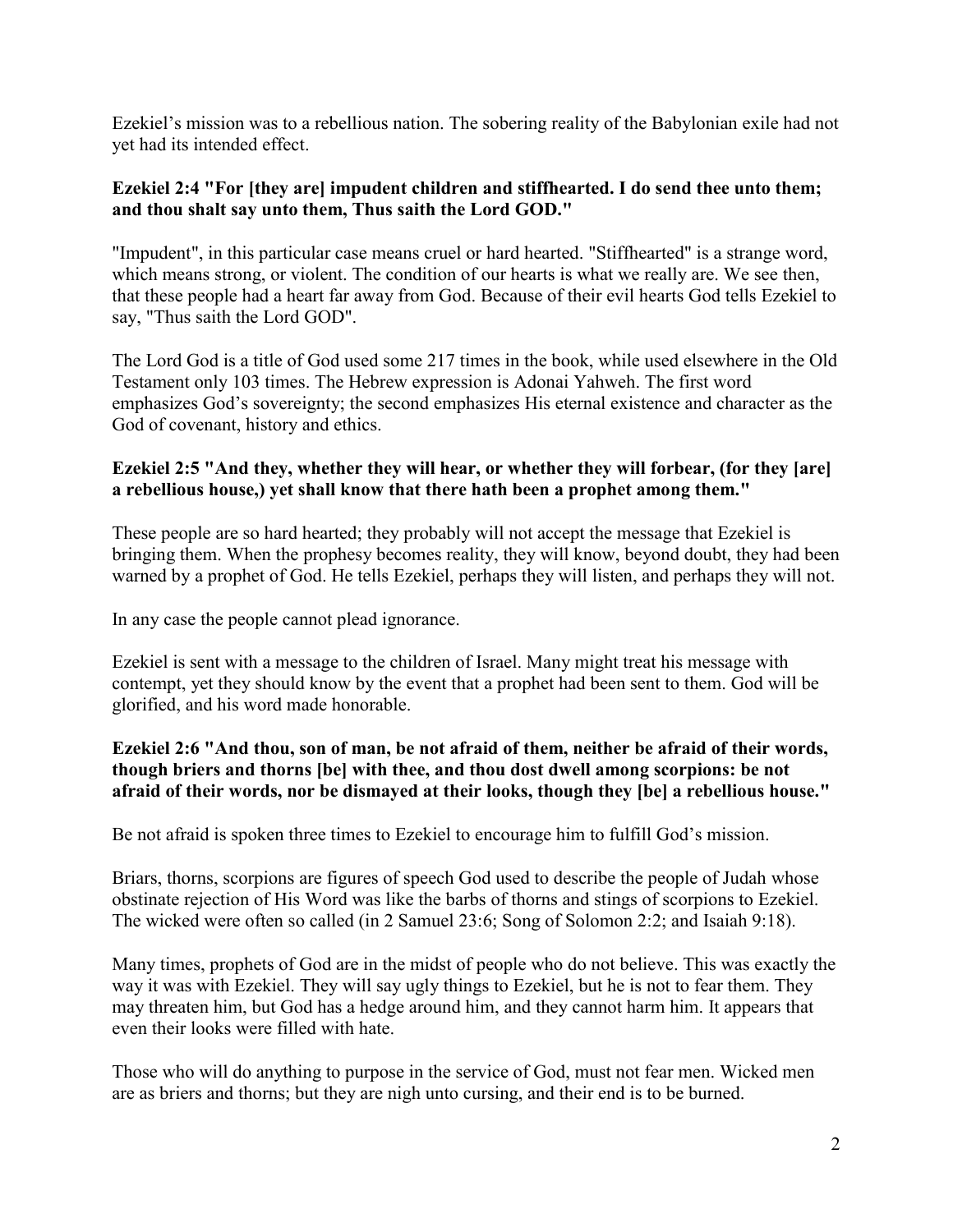Verses 7-8: "Thou shall speak my words" is an introduction to the content of Ezekiel's message (presented in 2:8-3:11).

### **Ezekiel 2:7 "And thou shalt speak my words unto them, whether they will hear, or whether they will forbear: for they [are] most rebellious."**

All of their angry words and evil looks are not to stop Ezekiel from bringing them the prophecy that God has given him for them. Ezekiel is to speak every word, just as God has given it to him. It really does not matter whether they listen, or not.

The prophet must be faithful to the souls of those to whom he was sent. All who speak from God to others, must obey his voice.

This reminds me so much of Noah, who preached the whole time he was building the ark, and no one listened to his message. They heard it with their physical ears, but did not take heed to the message.

Rebellion was the very next thing to witchcraft in God's sight. Ministers today may bring the truth to their people, and still not be accepted. Just because these people do not listen, does not take the burden of prophesying away from Ezekiel. It is his obligation to bring God's message. It is not his obligation to make them accept the message.

#### **Ezekiel 2:8 "But thou, son of man, hear what I say unto thee; Be not thou rebellious like that rebellious house: open thy mouth, and eat that I give thee."**

The eating of the Word of God was important to Ezekiel. It was to be deep within him. God is telling Ezekiel to receive this message into his innermost being. He must not be like these rebellious children of Israel, who will not accept God's message. We must also (eat), the Word of God everyday. We must take God's Word into our innermost being, and do what that Word says.

Ezekiel was to obey the command, not literally eating a scroll, but in a spiritual sense by receiving God's message so that it became an inward passion.

We will see in the next Scripture, that Jeremiah ate the Word of God also.

Jeremiah 15:16 "Thy words were found, and I did eat them; and thy word was unto me the joy and rejoicing of mine heart: for I am called by thy name, O LORD God of hosts."

Ezekiel is to be strong in the Word of God in a land where God's people have turned against the truth.

**Ezekiel 2:9 "And when I looked, behold, a hand [was] sent unto me; and, lo, a roll of a book [was] therein;"**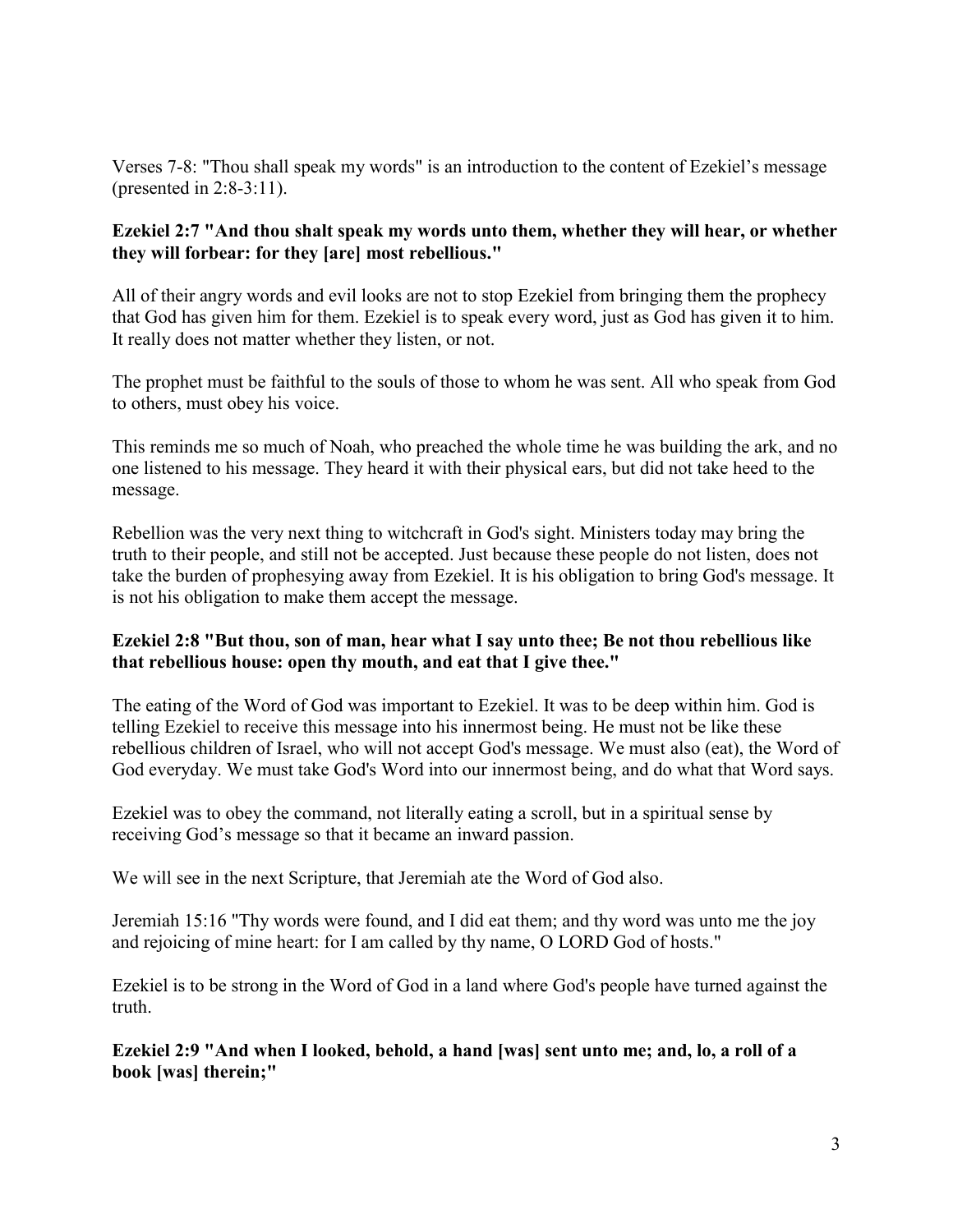This roll of a book is actually a scroll used in those days. The hand of God has sent this roll to Ezekiel.

Actually, the Bible is sent to each of us as well. God is the Author of the Bible.

2 Peter 1:21 "For the prophecy came not in old time by the will of man: but holy men of God spake [as they were] moved by the Holy Ghost."

## **Ezekiel 2:10 "And he spread it before me; and it [was] written within and without: and [there was] written therein lamentations, and mourning, and woe."**

This roll written on the front and back lets us know of the fullness of the message from God that it contained. There was not room enough on one side to write it all. This was similar to the message of prophecy that Baruch wrote of the Words God had put in Jeremiah's mouth. Both rolls contained sorrows of the prophecy, the two messengers were to bring to the rebellious house of Israel. The lamentations, (audible expression of sorrow) mourning, and woe would come, because they would refuse the message that Ezekiel brought them from God.

# **Ezekiel Chapter 2 Questions**

- 1. What did God call Ezekiel in verse 1?
- 2. What did He tell Ezekiel to do?
- 3. When is the only time to stand in the presence of God?
- 4. How does God generally speak to mankind?
- 5. What entered Ezekiel, when God spoke?
- 6. What does this do for Ezekiel?
- 7. What is different about Ezekiel's hearing?
- 8. Who did God send him to?
- 9. Why were they punished?
- 10. What kind of children are the Israelites called in verse 4?
- 11. How is Ezekiel to begin his message to them?
- 12. What does "impudent" in verse 4 mean?
- 13. What does "stiffhearted" mean?